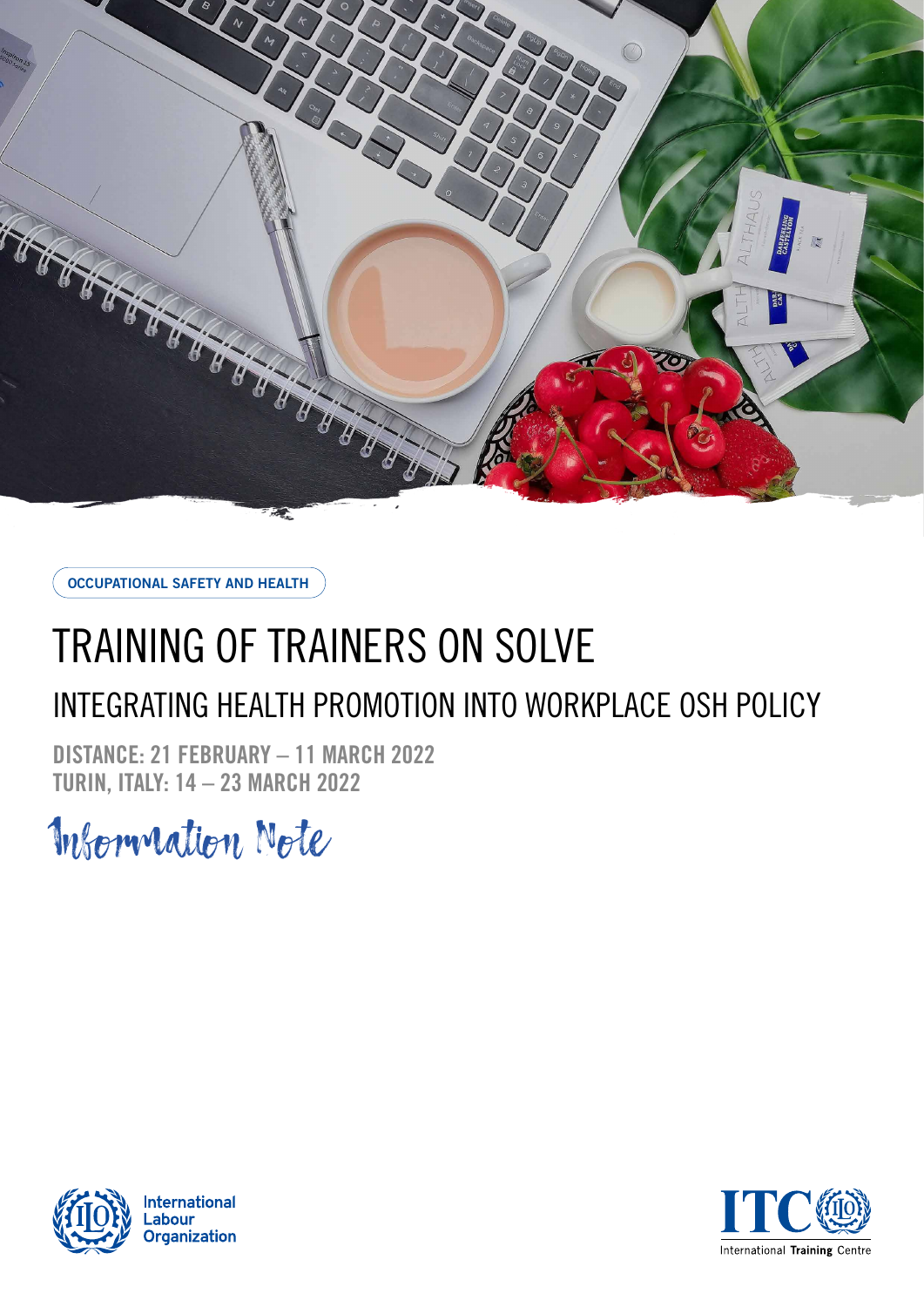# INTRODUCTION

The changing world of work is making increased demands on workers. Downsizing and outsourcing, greater need for flexibility both in functions and skills, increasing temporary contracts, greater job insecurity, higher workloads, long working hours, work intensification and poor work-life balance are all factors which place high emotional demands at work and contribute to work-related stress.

Stress is not a new phenomenon. Stress at work is becoming increasingly globalized and affects all occupations, all categories of workers and their families, both in developing and developed countries. It is now widely acknowledged that stress at work is a common problem and that it has a high cost in terms of workers' health, absenteeism, lower performance and productivity; however, not enough attention has been paid to the psychosocial factors that contribute to stress at workplace level. Working in a stressful environment, for instance, or being confronted with job insecurity can lead workers to smoke or drink more, and in some cases to start using drugs in order to cope with the problems; stress can also lead to violence in the workplace. The use of alcohol and drugs has an impact on sleep, performance and judgement, and can increase the risk of unprotected sex. The 'tension' some jobs impose also affects workers' eating and sleeping habits. The sedentary nature of other jobs, together with the lack of exercise, can cause problems such as obesity and high cholesterol levels.

Taken together, all these factors lead to health-related problems for the worker and lower productivity for the enterprise/organization. They also represent a major cause of accidents, fatal injuries and diseases at work. Stress also takes a heavy toll in terms of reduced productivity and efficiency by means of absenteeism, higher medical costs and staff turnover, as well as the associated cost of recruiting and training new workers.

Both employers and workers have the responsibility to address psychosocial hazards at the workplace and find innovative ways to deal with the consequences of the risks associated with psychosocial factors such as, stress, violence, abuse of alcohol and drug consumption at the workplace. Initiatives to improve working conditions by promoting occupational health contribute at the same time to workers' well-being and enterprise productivity.

### HOW SHOULD THOSE PROBLEMS BE TACKLED?

SOLVE is an interactive educational programme designed to assist in the development of policy and action to address health promotion issues at the workplace. It focuses on prevention by addressing the integration of health promotion into occupational safety and health (OSH) policies and action at the enterprise level. It deals with the prevention of work-related stressors (both work-place stress and economic stressors), alcohol and drug abuse, violence (both physical and psychological), the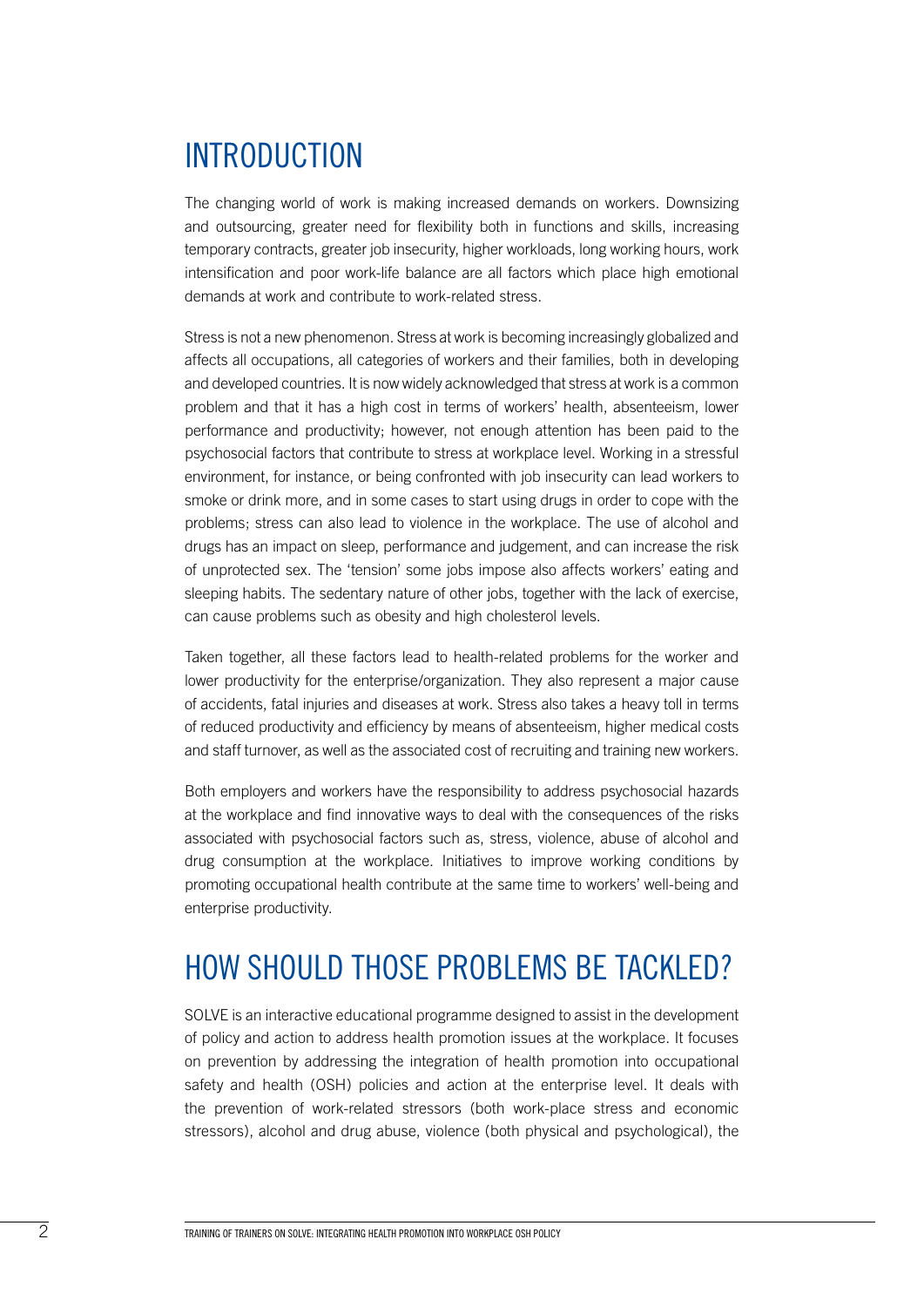prevention of HIV/AIDS, as well as the promotion of tobacco-free workplaces and health lifestyles, including good eating, sleeping and exercise habits.

The ILO's SOLVE programme is based on the recognition of the interdependent relationships between psychosocial factors and other health-related behaviours and their underlying causes in the workplace (work organization, working conditions, labour relations). The programme promotes the design of enterprise level policies and intervention programmes to improve working conditions and reduce workrelated stress from an occupational safety and health perspective by incorporating psychosocial hazards into the risk assessment and risk management strategy, involving both employers and workers through bipartite OSH committees at the workplace level.

## **OBJECTIVES**

The general objective of this course is to develop knowledge and skills leading to integration of psychosocial and health promotion issues in a comprehensive health and safety policy in the enterprise and the development of a framework for preventive action.

At the end of this course, participants will be able to:

- Describe the nature, the process of generation and the impact of the following problems: work-related stress, economic stress, workplace violence, HIV/AIDS and unhealthy habits and lifestyles, such us alcohol and drugs consumption, smoking, deficient exercise, poor nutrition and lack of sleep;
- Explain the potential interrelationships between these health-related problems;
- Identification measures to prevent the causes of these problems and to mitigate their impact for both workers and enterprises;
- Describe the elements of a political statement and the organizational strategy to give a response to these problems;
- Apply a management model to deal with these problems through a common policy and coherent action;
- Participate in the implementation of training on SOLVE methodology.

### PARTICIPANTS' PROFILE

The course is addressed to:

- Representatives from Government institutions and social partners involved in the provision of assistance to the enterprises on OSH and health promotion issues.
- Medical doctors, psychologists, Safety and Health practitioners involved in the assistance of enterprises.
- The course could also be of interest of teachers from inside or outside enterprises as well as university professors involved in OSH and health promotion.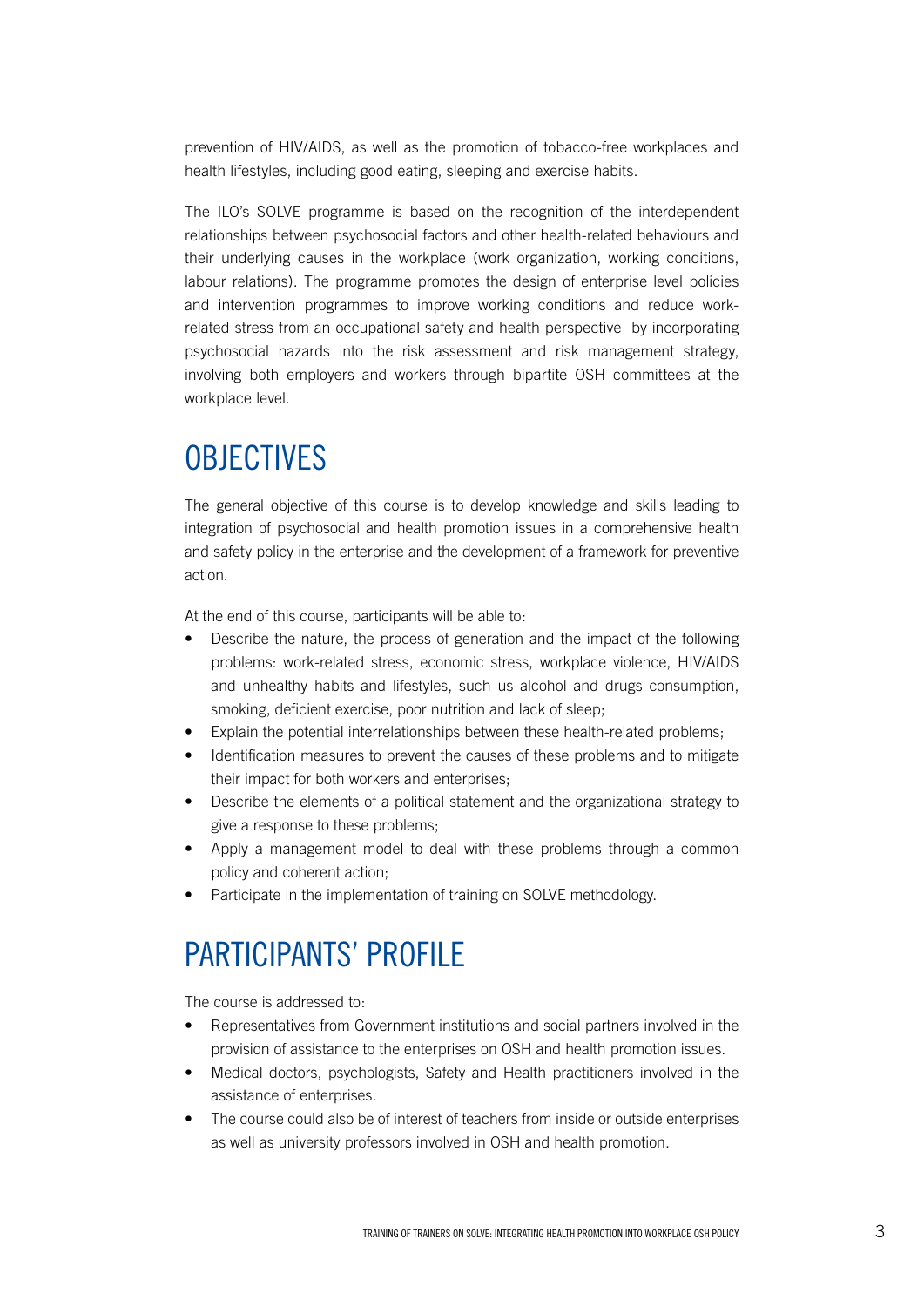### **CONTENTS**

The course will cover the following modules:

- Introduction: Managing workplace health promotion
- Work-related stress
- Addictive behaviours
- Violence at work
- HIV & AIDS at work
- Nutrition & physical activity
- Healthy rest & sleep
- Economic stress
- From concept to action
- The Learning Management Cycle
- Participatory Learning
- Learning design and delivery
- Powerful presentations
- Managing groups
- Assessing Learning.

### METHODOLOGY

The course will begin with a distance part using an Internet-based learning platform that will be activated four weeks before the course (from 21 February to 11 March 2022). During this period, participants will follow a 30-hour self-administered course on the platform and perform a test at the end of the distance learning part. The platform will also present a documentation Centre that will contain useful information for the participants on the topics of the course. This distance learning part is a preparatory part to ensure that all participants have a level of knowledge of the subject that allows them a greater benefit of the face-to-face part of the course (to be held in Turin, Italy from 14 to 23 March 2022).

During the residential part, a highly participatory and action-oriented approach will be used during the course, giving much emphasis on the exchange of experiences in looking for innovative and practical solutions to problems and challenges.

The methodology will be centred on the participants and the learning process, with the support of facilitators. The training methodology will use active methods for learning, making use of the knowledge and the experience of participants, promoting a permanent communication among participants, through group work, and discussions that will facilitate their own total integration and participation into the course activities.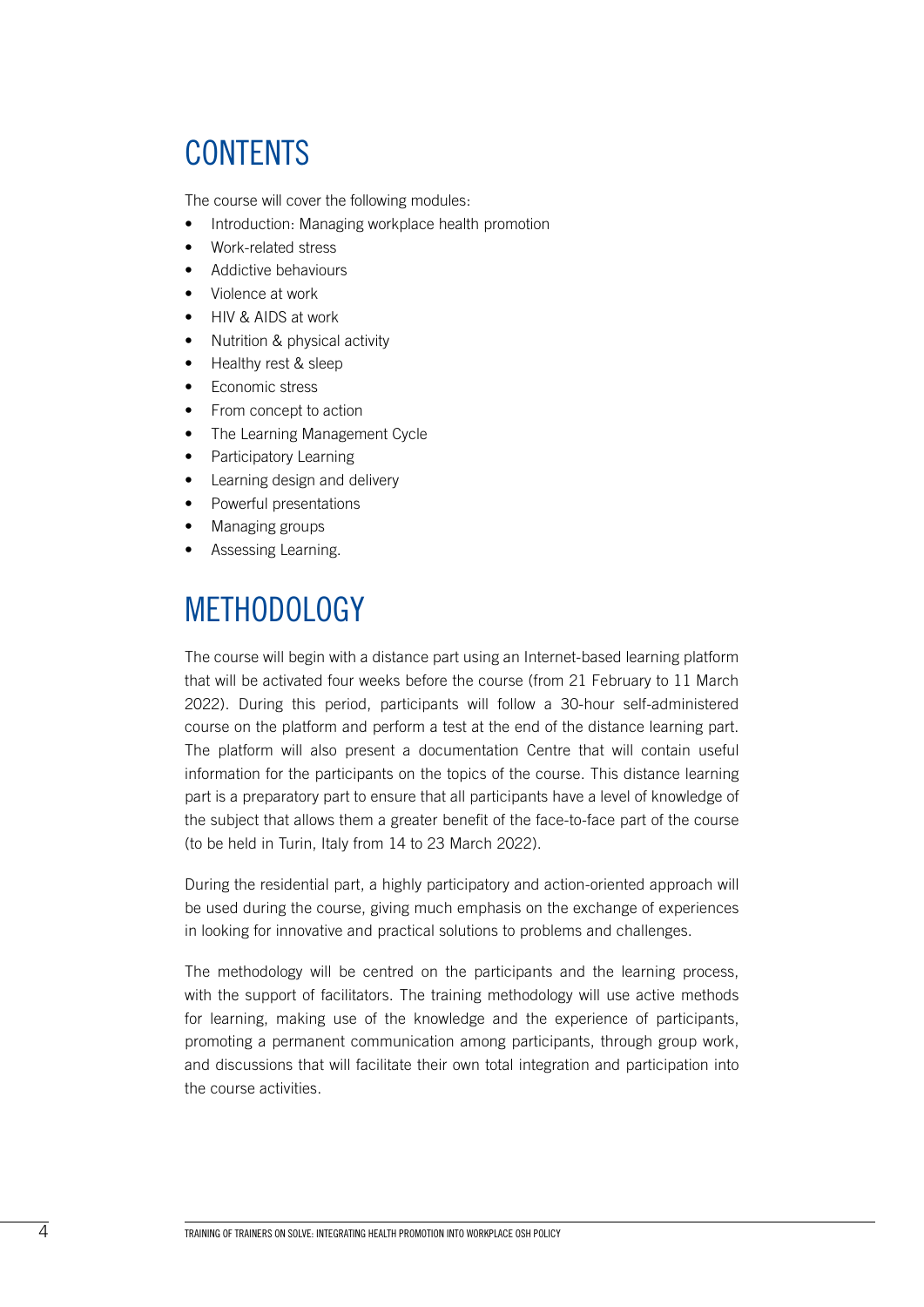A permanent monitoring of the learning process will be conducted throughout the training by the course coordinator. At the end of the course, an individual endof-course evaluation questionnaire will be used to know the level of knowledge acquisition and to allow participants to express their view about the training. Participants will also be presented with pertinent documentation as a follow-up to the presentations in order to expand the knowledge about the specified topics.

# CONDITIONS OF PARTICIPATION

The cost of participation, excluding international air travel, is **EURO 3,040** (course fees EURO 1,850 and participant subsistence EURO 1,190) payable in advance by the participant or his or her sponsoring organization. This covers tuition fees, the use of training facilities and support services, training materials and books, accommodation and full board at the Centre's campus, and emergency medical care and insurance.

Applications to participate in the course should be done **online** on the following webpage: https://oarf2.itcilo.org[/STF/A9715287/en](https://oarf2.itcilo.org/STF/A9715287/en) no later than **31 January 2022**.

The filled-in application form should be accompanied by a commitment letter from the sponsoring institution indicating how the participant will be financed.